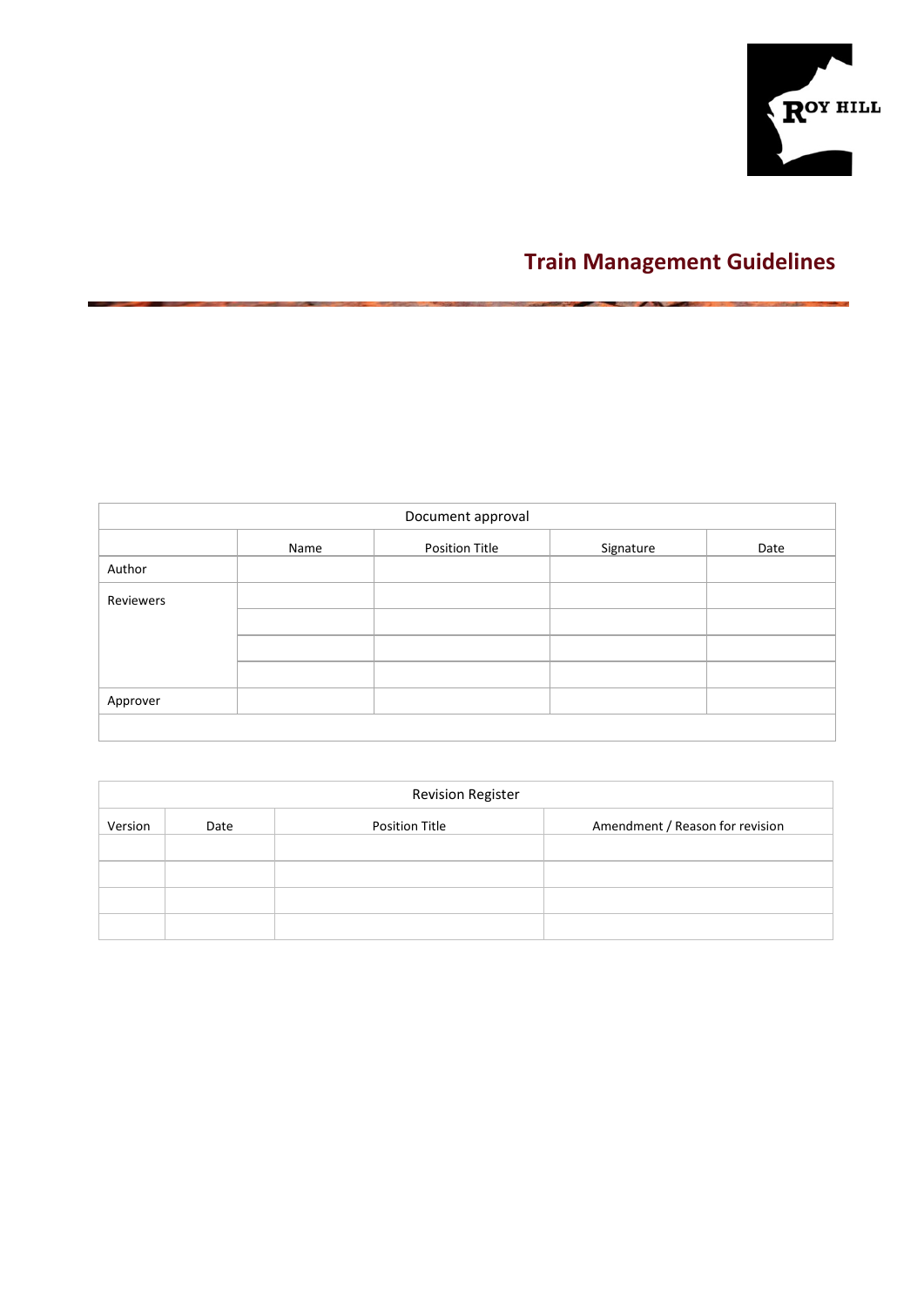# **Contents**

| 1.1 |  |
|-----|--|
| 1.2 |  |
|     |  |
|     |  |
|     |  |
| 2.2 |  |

| 3.1  |  |
|------|--|
| 3.2  |  |
| 3.3  |  |
| 3.4  |  |
| 3.5  |  |
| 3.6  |  |
| 3.7  |  |
| 3.8  |  |
| 3.9  |  |
| 3.10 |  |
| 3.11 |  |
| 3.12 |  |
|      |  |
| 4.1  |  |
| 4.2  |  |

# <span id="page-1-0"></span>**1 Introduction**

# <span id="page-1-1"></span>**1.1 Background**

- (a) Roy Hill Infrastructure Pty Ltd (**RHI**) owns and operates the RHI Railway from the Roy Hill Mine to Port Hedland in the Pilbara region of Western Australia.
- (b) The RHI Railway falls under the provisions of the Railways (Access) Code 2000 (**Code**). Section 43 of the Code requires the railway owner to prepare and submit a set of train management guidelines (**Guidelines**) to the Regulator for approval. This is a statement of the principles, rules and practices that are to be applied and followed by RHI but only in relation to:
	- (i) the performance of its functions in relation to the RHI Railway; and
	- (ii) that performance as it relates to requirements imposed on RHI by or under the Code or the *Railways (Access) Act* 1998 (WA) (**Act**).

| Rev        | <b>Document Number</b> | Author | / BFO<br><b>Approver</b> | <b>Issue Date</b> | <b>Approved Date</b> | Page         |  |  |  |  |  |
|------------|------------------------|--------|--------------------------|-------------------|----------------------|--------------|--|--|--|--|--|
| $\sqrt{ }$ |                        |        |                          |                   |                      | Page 2 of 17 |  |  |  |  |  |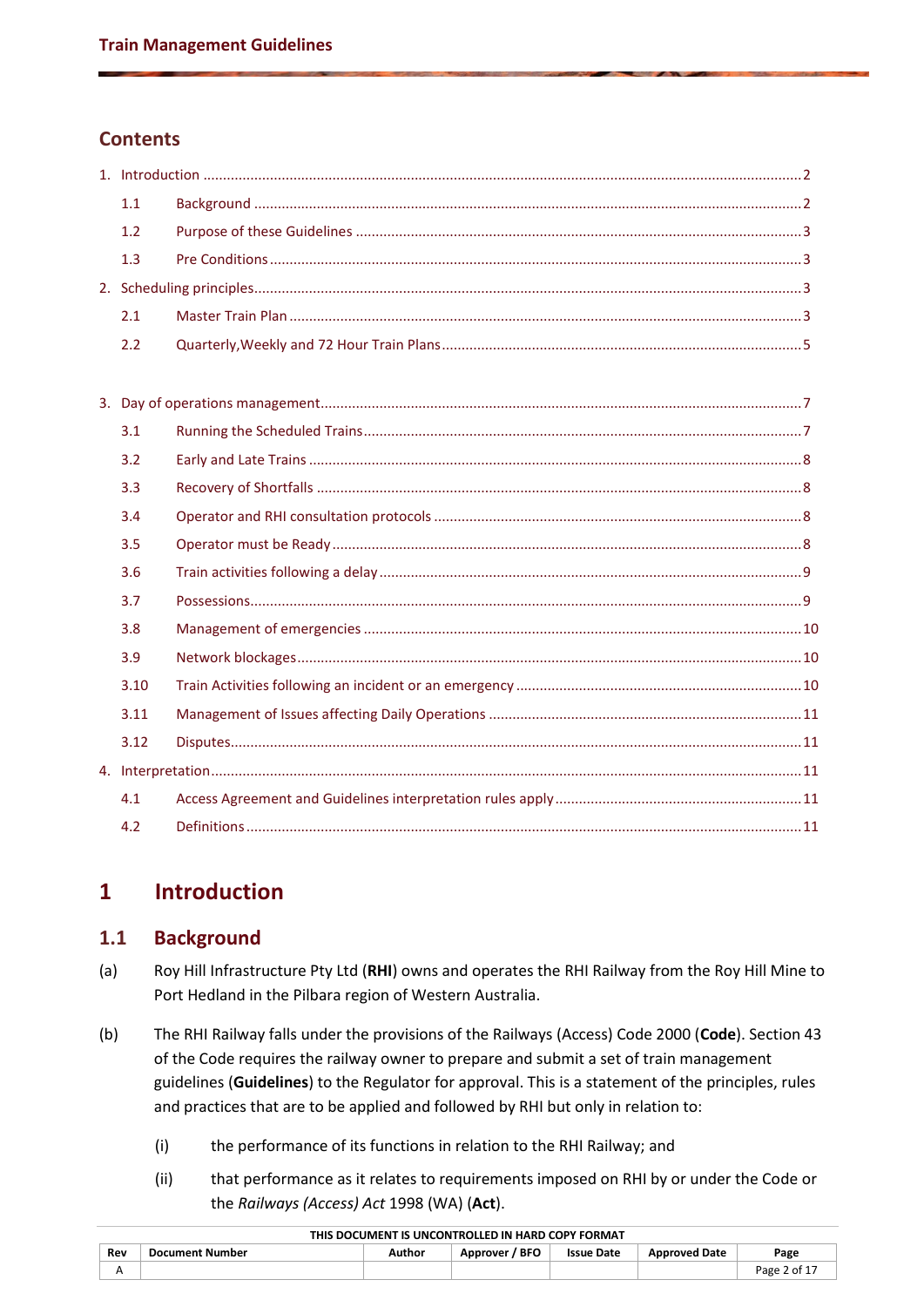(c) The operational planning and execution of all activity on the RHI Railway (including the crossings/ passing of Trains on the RHI Railway) will be at the discretion of RHI's train control team. .

# <span id="page-2-0"></span>**1.2 Purpose of these Guidelines**

- (a) The objective of these Guidelines is to provide a framework to apply to the real time management of Services to be operated on the RHI Railway in order to:
	- (i) ensure that RHI's contractual obligations to any Operator using RHI's railway are fulfilled;
	- (ii) maximize the efficient utilisation of RHI's Railway;
	- (iii) ensure that all Services are operated on the RHI Railway in a way which does not unfairly discriminate between the proposed rail operations of the Operator and the rail operations of RHI, or an associate of RHI; and
	- (iv) provide for the safe and reliable use of RHI's railway.
- (b) The allocation of Train Paths will be determined in accordance with the Train Path Policy. The main functions of these Train Management Guidelines will be to:
	- (i) govern the day to day scheduling and management of these paths, including temporary reallocations of paths and the ad hoc allocation of additional paths;
	- (ii) provide a framework to resolve conflicts between Operators in an equitable manner and in a way which does not unfairly discriminate between the proposed rail operations of the Operator and the rail operations of RHI, or an associate of RHI;
	- (iii) manage interruptions to network availability due to circumstances beyond RHI's control;
	- (iv) manage Possessions, Disruptions, repairs, maintenance, works and upgrades to the RHI Railway; and
	- (v) manage incidents and emergencies.
- (c) RHI acknowledges the requirements for the provisions of the Train Management Guidelines to adhere to the requirements set out in section 16 of the Code.

# <span id="page-2-1"></span>**1.3 Pre Conditions**

These Guidelines will apply to all Operators with whom RHI has an Access Agreement under the Code (including any third party engaged by the Operator as its agent or contractor to perform obligations under the Access Agreement). Before a Service can operate on the RHI Railway, the Operator must:

- (a) have an executed Access Agreement in place and have fulfilled all necessary conditions under that Access Agreement; and
- (b) provide RHI with a completed Train Manifest.

# <span id="page-2-2"></span>**2. Scheduling principles**

# <span id="page-2-3"></span>**2.1 Master Train Plan**

- (a) RHI will develop and maintain a Master Train Plan (**MTP**). The MTP will register:
	- (i) the Service Entitlements of each Operator on the RHI Railway, including:

|     | $\overline{11112}$ bocontent to ontcontributed in Hand collisioning t |        |                |                   |                      |              |  |  |  |  |  |
|-----|-----------------------------------------------------------------------|--------|----------------|-------------------|----------------------|--------------|--|--|--|--|--|
| Rev | <b>Document Number</b>                                                | Author | Approver / BFO | <b>Issue Date</b> | <b>Approved Date</b> | Page         |  |  |  |  |  |
|     |                                                                       |        |                |                   |                      | Page 3 of 17 |  |  |  |  |  |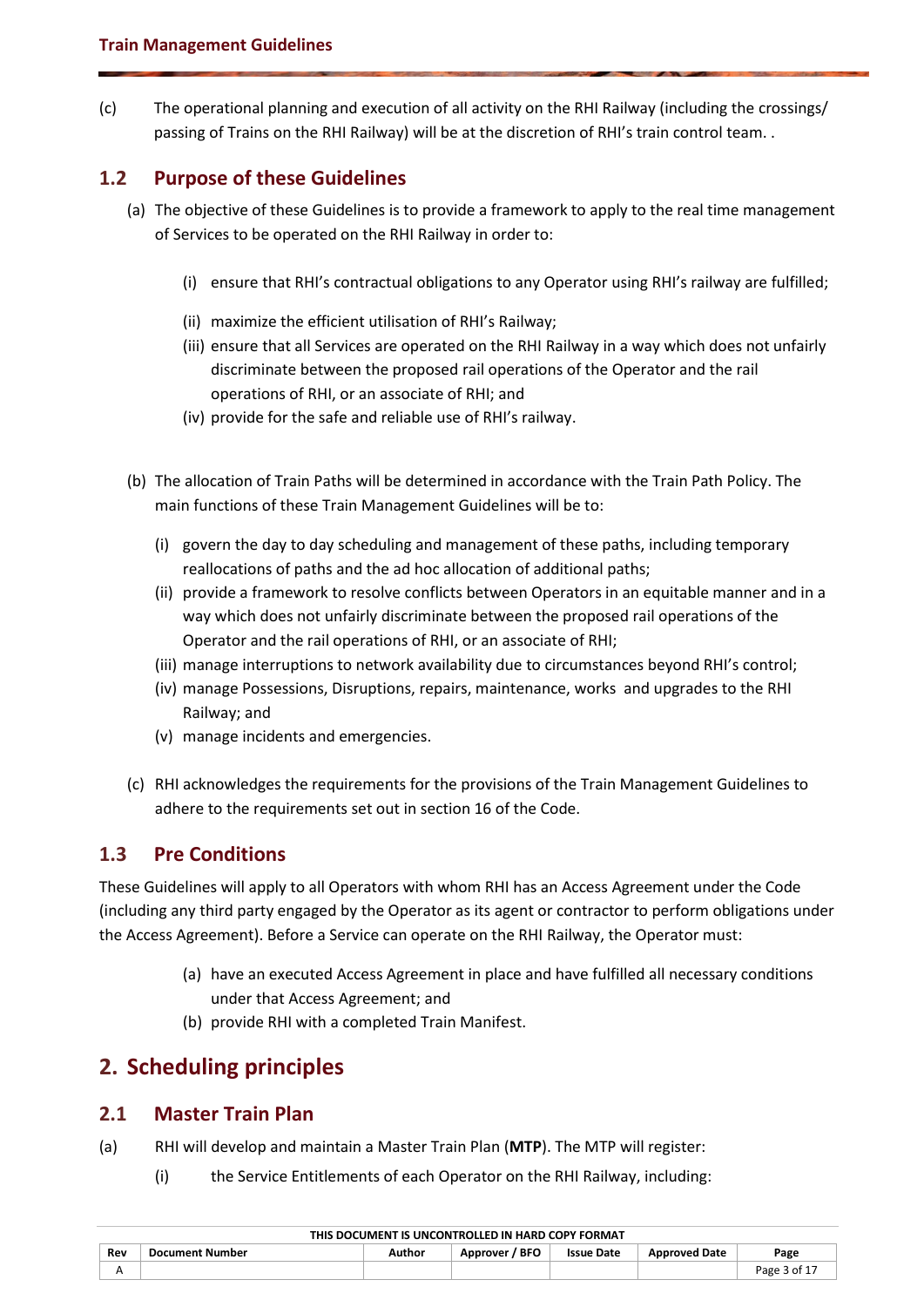- (A) for Timetabled Traffic, the Train Paths that are allocated to that traffic;
- (B) for Cyclic Traffic, the number of Train Paths that will be allocated to that Operator within a particular period of time in accordance with the Operator's Service Entltlement.
- (ii) the Capacity required to provide each Operator's Service Entitlements;
- (iii) the periods of time allocated for Planned Possessions; and
- (iv) general train operating arrangements for the RHI Railway, other than as required to be provided to Operators under the TMG or the Code, relevant to each Operator's allocated train paths.
- (b) The MTP may be modified under the following circumstances:
	- (i) RHI agrees to a request by an Operator to make a permanent change to its Service Entitlement under the Train Path Policy (including changes to the times of Timetabled Traffic) and this does not compromise:
		- (A) any other Operator's existing Service Entitlement; or
		- (B) a Planned Possession, unless RHI is able to reschedule the Planned Possession without increasing the cost of or otherwise adversely impacting its ability to maintain the RHI Railway in accordance with its obligations, including its obligations with respect to safety;
	- (ii) a new or additional Service Entitlement has been created, via the execution of an Access Agreement or the variation of an existing Service Entitlement, and this does not compromise:
		- (A) any other Operator's existing Service Entitlement; or
		- (B) a Planned Possession, unless RHI is able to reschedule thePlanned Possession without increasing the cost of or otherwise adversely impacting its ability to maintain the RHI Railway in accordance with its obligations, including its obligations with respect to safety;
	- (iii) RHI permanently deletes a Planned Possession;
	- (v) RHI creates a new Planned Possession or modifies an existing Planned Possession;
	- (vi) RHI wishes to modify the times at which a Service or Services will run:
		- (A) where the modification does not compromise the satisfaction of any Operator's Service Entitlement; or
		- (B) following consultation with the affected Operator and using its best endeavours to ensure that this does not compromise any other Operator's existing Service Entitlement.
		- (c) The MTP will be in a format that can readily be converted to a rolling Weekly Train Plan which will be the main working document referenced by the Train Controller in managing day- to- day train movements.

|     | THIS DOCUMENT IS UNCONTROLLED IN HARD COPY FORMAT |        |                |                   |                      |              |  |  |  |  |
|-----|---------------------------------------------------|--------|----------------|-------------------|----------------------|--------------|--|--|--|--|
| Rev | <b>Document Number</b>                            | Author | Approver / BFO | <b>Issue Date</b> | <b>Approved Date</b> | Page         |  |  |  |  |
|     |                                                   |        |                |                   |                      | Page 4 of 17 |  |  |  |  |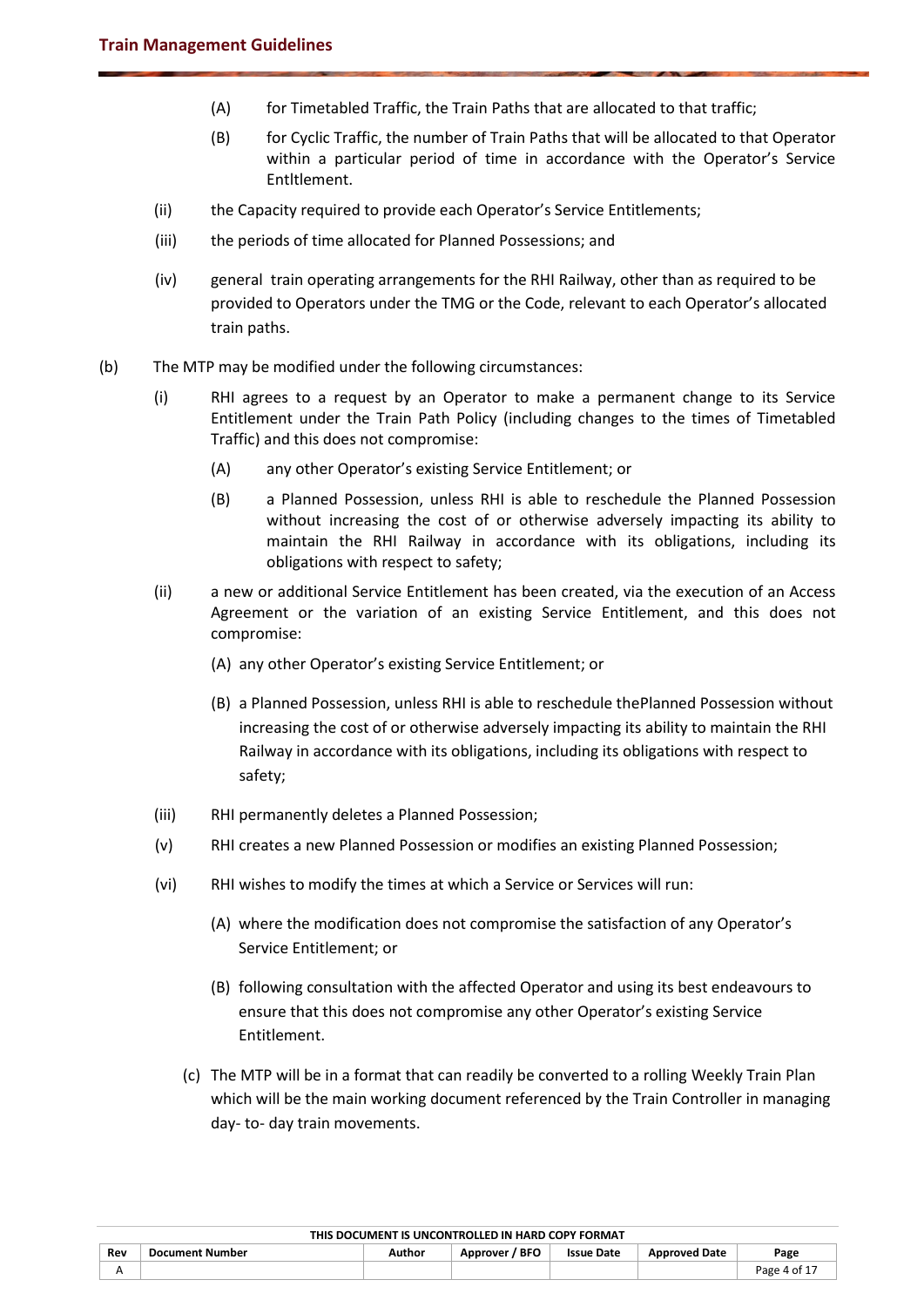## <span id="page-4-0"></span>**2.2 Quarterly,Weekly and 72 Hour Train Plans**

#### **(a) Quarterly Train Plans**

RHI will prepare a preliminary Quarterly Train Plan to foreshadow likely Train Paths for Cyclic Traffic. Each Operator shall submit to RHI a preliminary estimate of its Train Path requirements on a quarterly basis, one month prior to the commencement of each quarter of the year. The requirements shall be consistent with the Operator's Service Entitlements and include preferred Train Paths. RHI will use its best endeavours to accommodate the requested Train Paths, subject to reasonable constraints that include, but are not limited to, other Operator's requirements and Planned Possessions of the RHI Railway.

Where RHI is unable to accommodate the preferred Train Paths in the Quarterly Train Plan, it shall advise the Operator of alternate Train Paths and provide a reasonable opportunity for consultation with Operators.

RHI is not bound by any Train Paths shown in the Quarterly Train Plan.

#### **(b) Weekly Train Plans**

To enable the real time management of Services, RHI will prepare a Weekly Train Plan (**WTP**). The primary purpose of the WTP will be to schedule the times of Services for Cyclic Traffic, based on Train Requests submitted by Operators against their Service Entitlement.

To facilitate this, unless otherwise advised by RHI, each Operator of Cyclic Traffic will need to submit its Train requests to RHI before an advised time on an advised day of each week preceeding the week of train operation. Train Requests are not to be submitted for Train Paths that are already allocated to Timetabled Traffic, as shown in the Master Train Plan.

The WTP will be prepared based on:

- (i) Train Paths already specified for Timetabled Traffic (**Scheduled Train Paths**);
- (ii) Train Requests submitted by Operators of Cyclic Traffic, relative to their Service Entitlement (once allocated, entitled **Nominated Weekly Services**); and
- (iii) Planned Possessions.

This process may result in more than one Operator requiring access to the same Train Path (a **Contested Train Path**). The decision making process to apply in relation to a Contested Train Path is outlined in section 2.2(d) below.

Once the WTP has been prepared, RHI will confirm the schedule of Services for each Operator in relation to their Services.

Subsequent modifications to the WTP can be made under the following circumstances. As some of these circumstances arise in real time management of Services, they will not necessariy result in a formal modification to the WTP:

- (iv) RHI agrees to a request by an Operator to change the scheduled time of one or more Services, and this does not compromise:
	- (A) any other Operator's exsiting Service Entitlement; or

|     | ו הואווט טטט שווהו יום שבבשוויוטטוס טו וואבוסטטש טוווי |        |                |                   |                      |              |  |  |  |  |  |
|-----|--------------------------------------------------------|--------|----------------|-------------------|----------------------|--------------|--|--|--|--|--|
| Rev | Document Number                                        | Author | Approver / BFO | <b>Issue Date</b> | <b>Approved Date</b> | Page         |  |  |  |  |  |
|     |                                                        |        |                |                   |                      | Page 5 of 1, |  |  |  |  |  |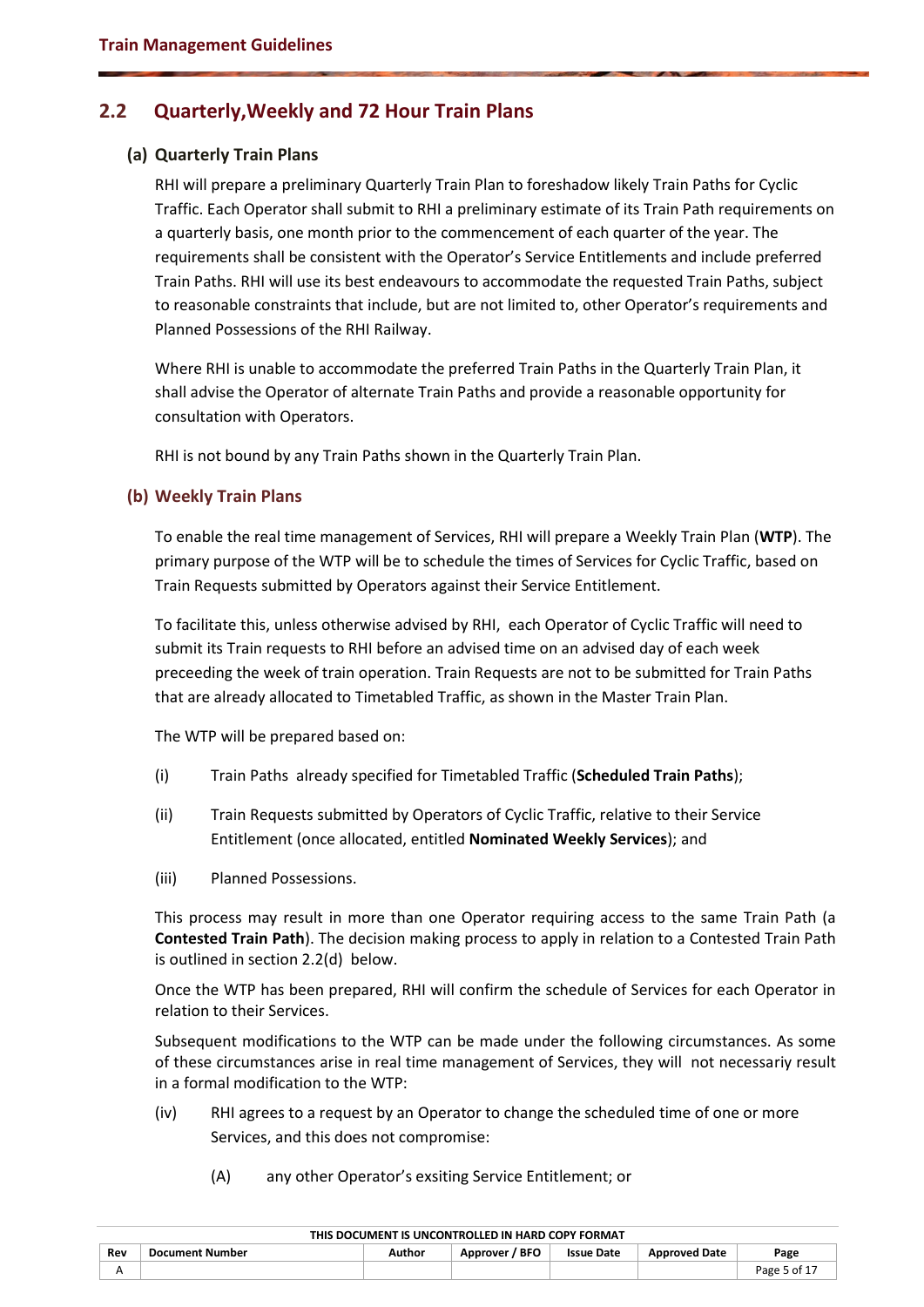- (B) a Planned Possession;
- (v) RHI agrees to a request from an Operator to run an ad hoc Service, and this does not compromise:
	- (A) any other Operator's existing Service Entitlement; or
	- (B) a Planned Possession;
- (vi) RHI cancels a Planned Possession;
- (vii) RHI creates a new Planned Possession or modifies an existing Planned Possession;
- (viii) RHI wishes to modify the times at which a Service or Services will run:
	- (A) where the modification does not compromise the satisfaction of any Operator's Service Entitlement; or
	- (B) following consultation with the affected Operator and using its best endeavours to ensure that this does not compromise any other Operator's existing Service Entitlement; and
- **(ix)** before the commencement of the relevant Service/s, RHI notifies the Operator that an Emergency Possession is required.

#### **(c) 72 Hour Plan**

RHI will on each day finalise a plan (**72 Hour Plan**) for a portion of the WTP for the next 72 hours of operations across the RHI Railway and provide to each Operator that portion so far as it relates to the Operator.

The portions of the WTP which are specified in the 72 Hour Plan operate as the Service Schedule for an Operator's Access Agreement. A Train run which has been specified in the Service Schedule is a **Scheduled Train** for an Operator's Access Agreement. However, RHI may at any time modify a WTP or 72 Hour Plan to the extent reasonably required to accommodate any changed circumstances or an Operator's request .

An Operator must ensure that its Trains are manned and Ready in accordance with the 72 Hour Plan. An Access Agreement may specify the consequences of an Operator failing to do so.

#### **(d) Contested Train Paths**

RHI will apply the following decision making rules in determining which Operator is allocated a Contested Train Path:

- (i) Any Operator whose request for a Contested Train Path is outside of the scope of their Service Entitlement will be eliminated from consideration:
	- (A) where this eliminates all Operators seeking the Contested Train Path and spare Capacity is available, the path may be allocated based on steps (ii) –(iv);

|     | THIS DOCUMENT IS UNCONTROLLED IN HARD COPY FORMAT |        |                |                   |                      |              |  |  |  |  |
|-----|---------------------------------------------------|--------|----------------|-------------------|----------------------|--------------|--|--|--|--|
| Rev | <b>Document Number</b>                            | Author | Approver / BFO | <b>Issue Date</b> | <b>Approved Date</b> | Page         |  |  |  |  |
|     |                                                   |        |                |                   |                      | Page 6 of 17 |  |  |  |  |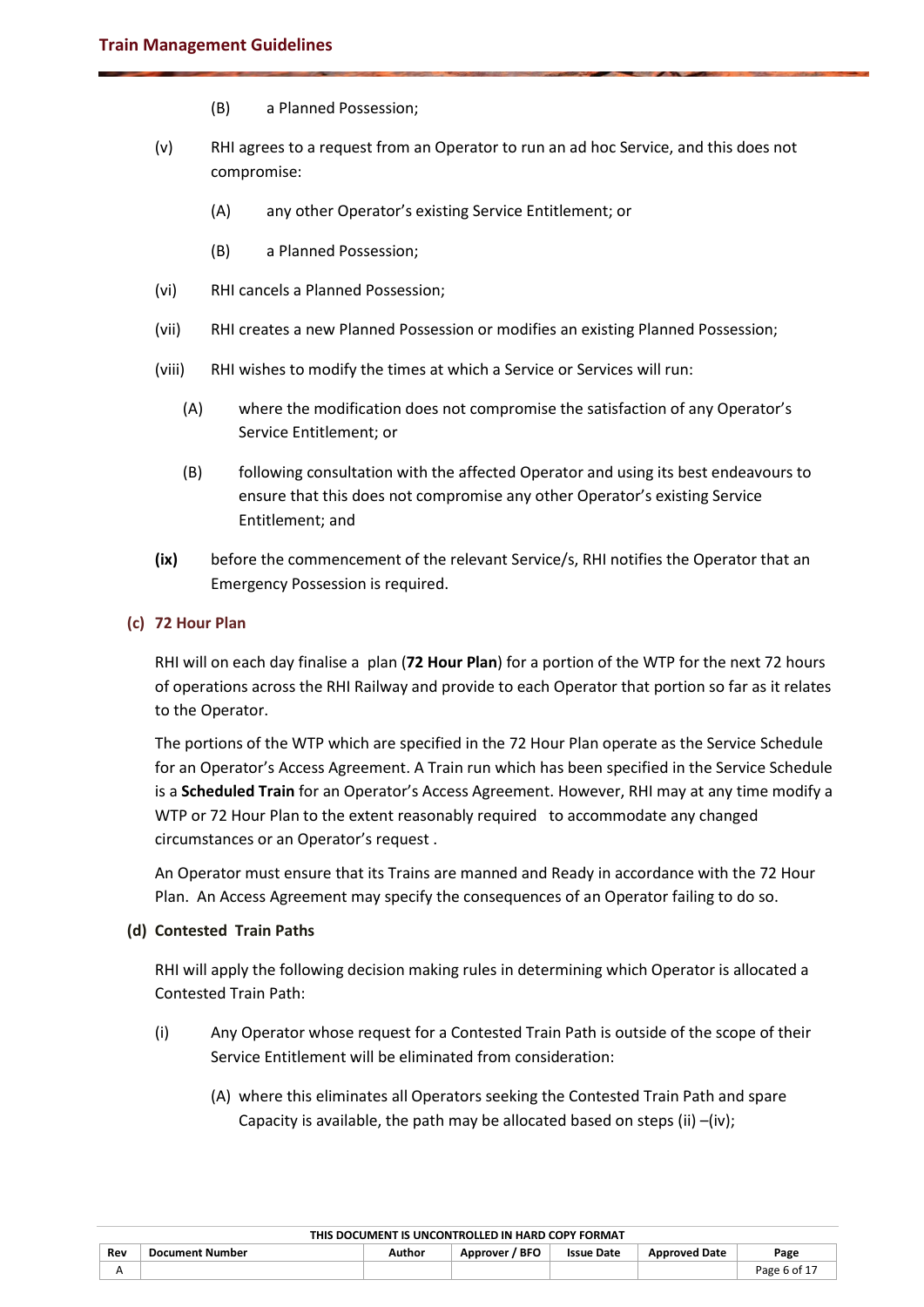- (B) where this does not eliminate all of the parties seeking the Contested Train Path, and there remains more than one Operator requesting the Contested Train Path, the path may be allocated based on steps (ii)-(iv).
- (ii) next, consideration will be given as to whether the Operators requesting the Contested Train Path can agree amongst themselves as to who should be allocated the relevant path. Where agreement is reached, the Contested Train Path will be allocated according to this agreement. The decision will be documented and a copy of the agreement will be retained by RHI and each affected Operator. RHI will ensure that affected Operators are provided with as much relevant train path information as possible in order to facilitate the ability of operators to reach agreement between themselves consistent with the objectives of this (ii);
- (iii) if agreement cannot be reached, RHI will give consideration to the number of Services per week that each Operator is contractually entitled to in accordance with their Service Entitlement:
	- (A) if an Operator is behind (in the contract year to date) in operating its Contracted Services in accordance with its Service Entltlement, that Operator may be given priority over another Operator that is either ahead or on target in operating its Contracted Services, unless the reason that an Operator is behind relative to its Service Entitlements is due to that Operator's own performance, or because of any other circumstance within its control;
	- (B) where more than one Operator is behind in operating its Contracted Services in accordance with its Service Entitlement, the Operator that is most behind (based on actual Services operated as a percentage of Contracted Services) may be given priority, unless the reason that Operator is most behind relative to its Service Entitlements is due to that Operator's own performance, or because of any other circumstance within its control;
- (iv) where the above considerations do not resolve the allocation of a Contested Train Path, RHI will unilaterally determine which Service is allocated the path. In deciding which Service is allocated the path, RHI will have regard to the objectives of these Guidelines, as per section 1.2 of this document, with efficient utilisation of the RHI Railway as a priority. RHI will maintain a record of that decision and the reasoning behind it. RHI will treat all Operators fairly in allocating Contested Train Paths.

Whenever RHI makes an allocation decision on a Contested Train Path, at whichever of the above stages in the process that this occurs, it will record the decision and associated reasons in a register. Each affected Operator will be provided with a copy of this information. A copy of this information will also be provided to the Authority on request.

# <span id="page-6-0"></span>**3. Day of operations management**

# <span id="page-6-1"></span>**3.1 Running the Scheduled Trains**

RHI will use reasonable endeavours to:

(a) run a Scheduled Train within 120 minutes of its planned departure and arrival times; and

| Rev      | Document Number | Author | <b>BFO</b><br>Approver | <b>Issue Date</b> | <b>Approved Date</b> | Page       |
|----------|-----------------|--------|------------------------|-------------------|----------------------|------------|
| $\cdots$ |                 |        |                        |                   |                      | ot.<br>age |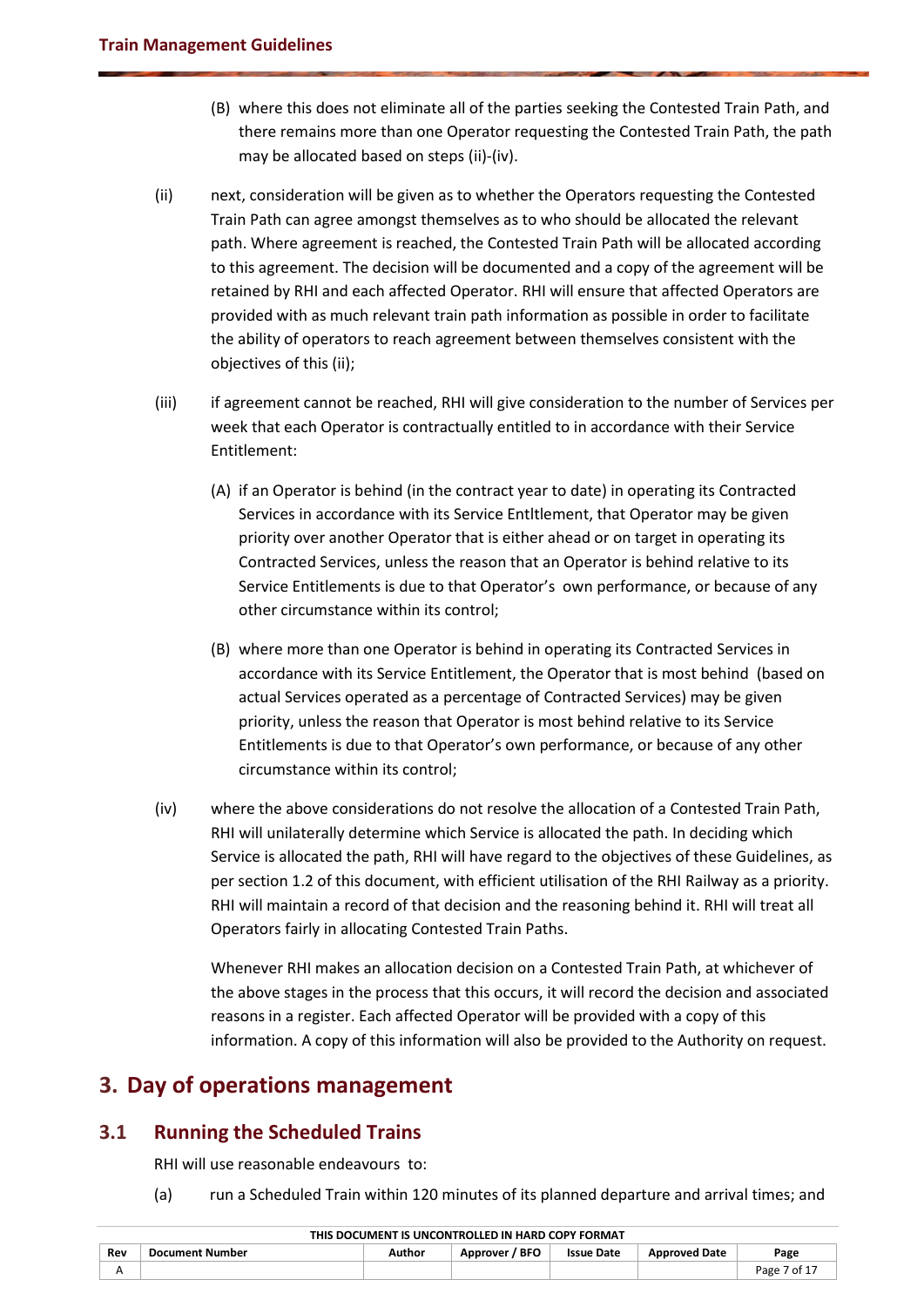(b) cause Scheduled Trains which are running late, when compared with the 72 Hour Plan, to recover the lost time,

except where it is not appropriate to do so.

## <span id="page-7-0"></span>**3.2 Early and Late Trains**

If an Operator seeks early access for a train to enter the RHI Railway, RHI will consider any request by the Operator for that early access to the RHI Railway. However, RHI does not have any obligation to accept any request by an Operator for early access to enter the RHI Railway.

If an Operator seeks late access for a train to enter the RHI Railway the Operator must use best endeavours (including by making additional resources available) and, in accordance with GRIP, to recover the lost time. However, in relation to any train in respect of which an Operator has sought late access, RHI retains absolute discretion to require that the train access the RHI Railway only within its planned departure and arrival times.

## <span id="page-7-1"></span>**3.3 Recovery of Shortfalls**

- (a) An Operator Access Agreement may identify circumstances in which a shortfall has occurred between the Train Paths requested to be provided in a period and the Train Paths actually delivered in the period (**Shortfall**).
- (b) An Access Agreement may deal with the remediation of Shortfalls (including prescribing a period in respect of which Shortfalls are to be remedied) (**Remedial Period**). Unless an Access Agreement provides otherwise section 4.6 of the Train Path Policy will apply to the remediation of any Shortfalls.
- (c) It is the Operator's responsibility to ensure that it is Ready for each Scheduled Train including one scheduled under this sectio[n 3.3](#page-7-1) An Access Agreement may specify the consequences if the Operator is not Ready, including that the Train Path scheduled to be provided by the Scheduled Train are foregone.

## <span id="page-7-2"></span>**3.4 Operator and RHI consultation protocols**

- (a) If RHI or the Operator becomes aware that a Scheduled Train may not run on time then each party will endeavour to advise the other, as soon as reasonably practicable, of the magnitude of the delay and estimated time of departure or arrival.
- (b) If an Operator becomes aware of any circumstance which may cause a Scheduled Train to not arrive, run or depart on time the Operator must advise RHI as soon as reasonably practicable of the circumstance and its anticipated or likely impact on the 72 Hour Plan.
- (c) The Operator and RHI must maintain a 24-hour communications link in accordance with the Access Agreement unless otherwise agreed.

## <span id="page-7-3"></span>**3.5 Operator must be Ready**

- (a) An Operator is "**Ready**" to accept the provision of a Train Path if:
	- (i) the facilities and infrastructure ( including loading and unloading facilities) required by the Operator to accept the provision of a Train Path are complete and may be used by the Operator; and

|     | THIS DOCUMENT IS UNCONTRULLED IN HARD COPY FORMAT |        |                |                   |                      |             |  |  |  |  |  |
|-----|---------------------------------------------------|--------|----------------|-------------------|----------------------|-------------|--|--|--|--|--|
| Rev | <b>Document Number</b>                            | Author | Approver / BFO | <b>Issue Date</b> | <b>Approved Date</b> | Page        |  |  |  |  |  |
|     |                                                   |        |                |                   |                      | Page 8 of 1 |  |  |  |  |  |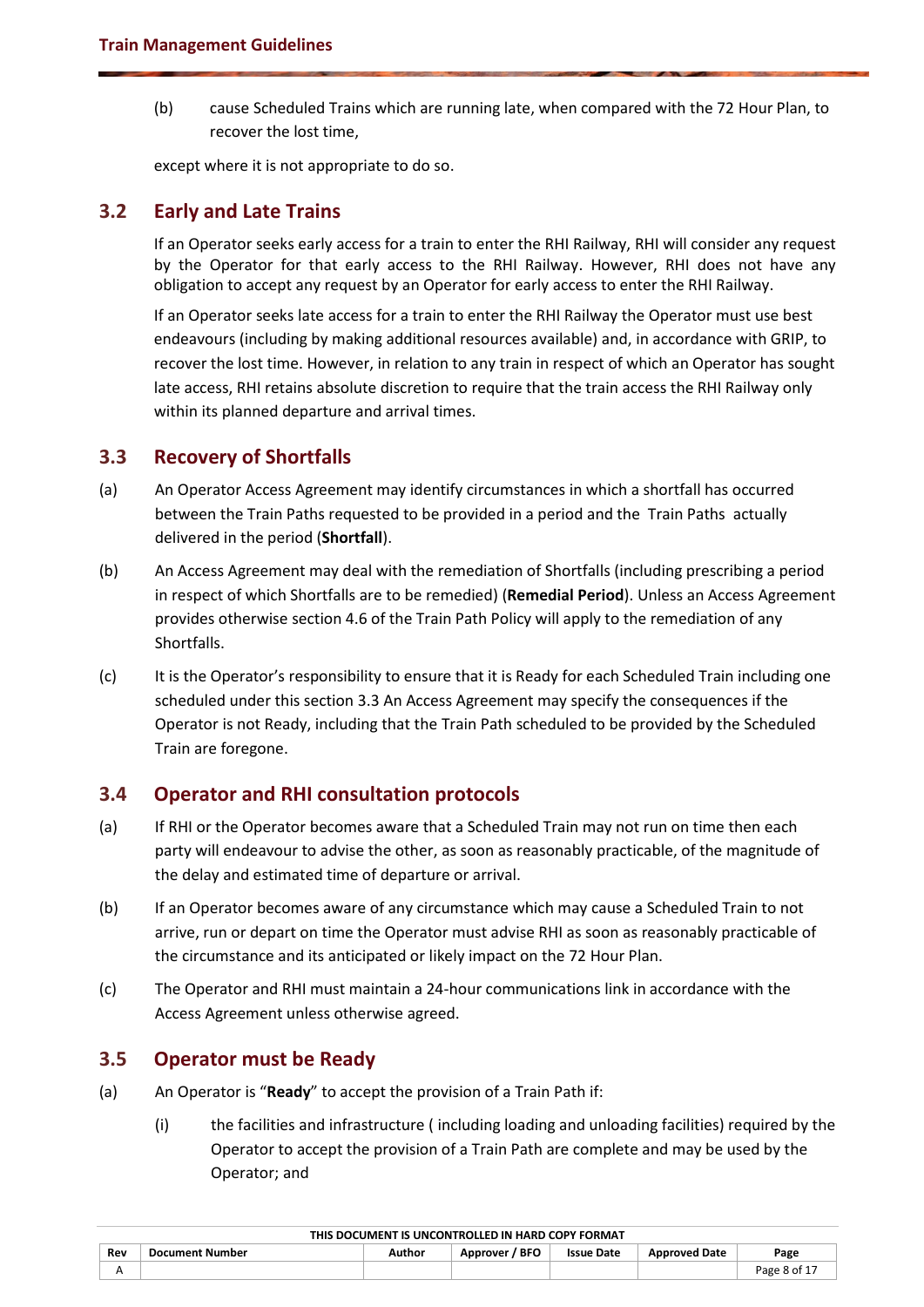- (ii) the Operator believes on reasonable grounds that in accordance with these Guidelines, and GRIP, that the Operator will be ready and able to use/ enter the RHI Railway in accordance with the Service Schedule.
- (b) It is the responsibility of the Operator to be Ready to accept the provision of a Train Path for a Scheduled Train.
- (c) By 1000 hours each day each Operator must give RHI unqualified written notice (**Confirmation**) confirming that the Operator is Ready to accept the provision of a Train Path for the Scheduled Trains within the next 48 hours.
- (d) If at any time an Operator ceases to be Ready to accept the provision of a Train Path for a Scheduled Train it must immediately notify RHI and thereafter in accordance with GRIP keep RHI continuously updated. Such notification shall provide the circumstances and likely or possible effect the Operator expects (in accordance with GRIP) to be able to accept theTrain Path. If an Operator determines that it is no longer Ready for a Scheduled Train it must withdraw its Confirmation in respect of the Scheduled Train. RHI and the Operator will then discuss in good faith whether RHI will still run the Scheduled Train.
- (e) Unless an Access Agreement provides otherwise RHI may Disrupt any Train in respect of which the Operator does not provide, or provides then withdraws, an unqualified Confirmation.

# <span id="page-8-0"></span>**3.6 Train activities following a delay**

Following a delay on the RHI Railway, and subject to each Operator's Access Agreement, RHI will endeavour so far as is reasonably practicable in accordance with its contractual obligations to:

- (a) resume the provision of Service Entitlements as promptly as reasonably practicable;
- (b) consult with affected Operators as to their requirements including shipping and production requirements; and
- (c) resume running Trains in the order determined by RHI in its absolute discretion, and taking into account any Possessions under section [3.7.](#page-8-1)

# <span id="page-8-1"></span>**3.7 Possessions**

- (a) RHI will manage all Possessions in its absolute discretion. RHI will:
	- (i) take reasonable steps to minimise any Disruption to Scheduled Trains as a result of any Possession;
	- (ii) use reasonable endeavours to consult with Operators whose Train Paths are or may be affected by a Possession;
	- (iii) use reasonable endeavours to notify Operators when a Possession is made necessary by an emergency or Force Majeure, setting out reasonable details (to the extent reasonably practicable) of the circumstances and the likely extent and duration of any Disruption to Services.
- (b) Planned Possessions will be communicated in the Annual Schedule, Quarterly Schedule, Weekly Schedule and 72 Hour Plan.
- (c) If a Possession is likely to continue beyond the notified end time RHI will use reasonable endeavours to notify Operators of the revised end time.

| Rev        | Document Number | Author | <b>BFO</b><br>Approver | <b>Issue Date</b> | <b>Approved Date</b> | Page         |
|------------|-----------------|--------|------------------------|-------------------|----------------------|--------------|
| $\sqrt{ }$ |                 |        |                        |                   |                      | Page 9 of 1. |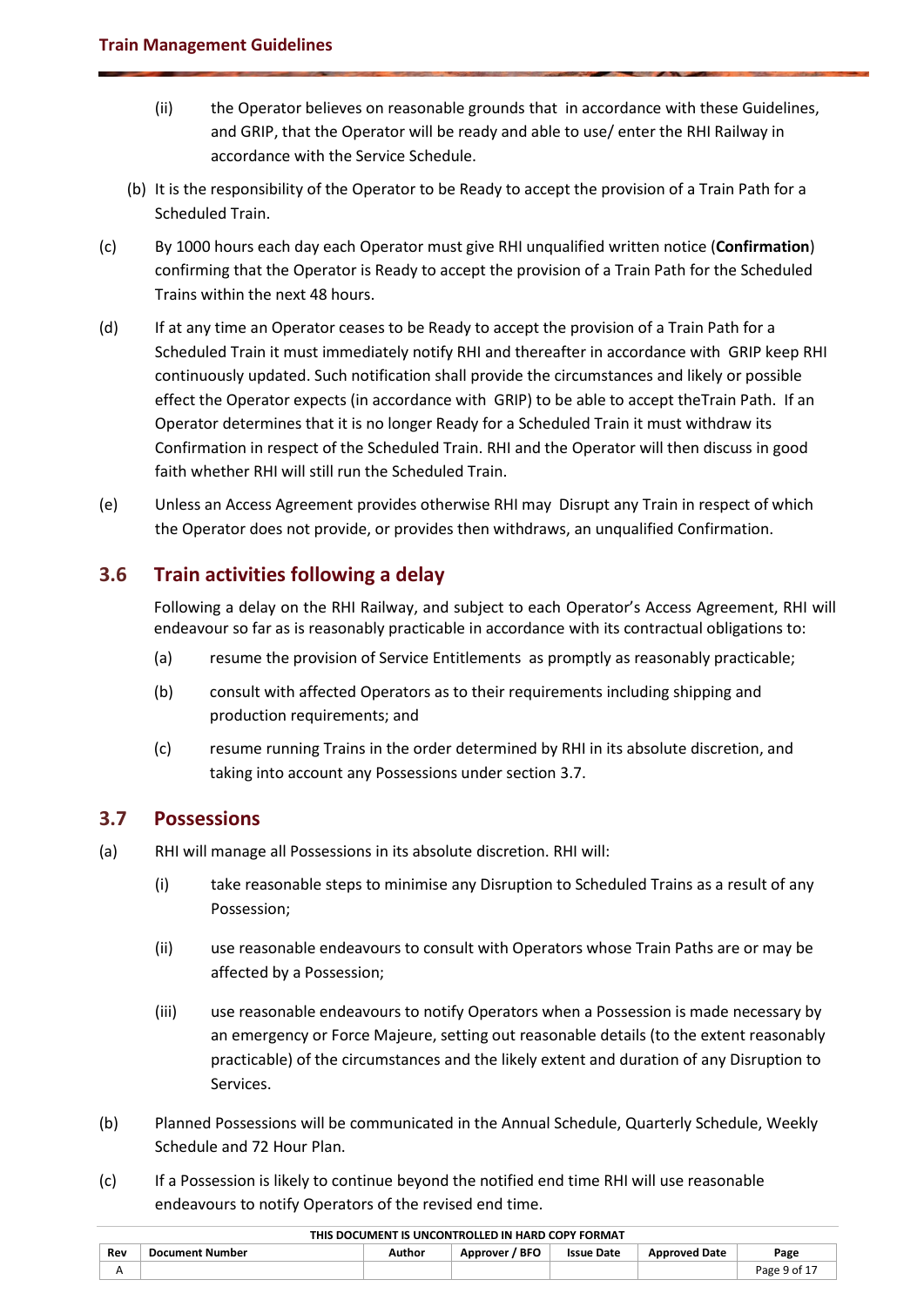(d) An Access Agreement may specify the treatment of any Disruption, Shortfall, cost or other consequence arising from a Possession, which will be subject to the application of the RH Requirements and the system assumptions.

#### <span id="page-9-0"></span>**3.8 Management of emergencies**

In the event of an emergency or any other situation which RHI determines requires urgent or unilateral action, which requires RHI to Disrupt Services, or requires a change or departure from a Rail Schedule or 72 Hour Plan, RHI may do so as it sees fit. An Access Agreement may specify the consequences of any such Disruption. Without limiting RHI's discretion under this section [3.8](#page-9-0) RHI will endeavour to notify affected Operators as soon as practicable of the nature of the incident and its likely effect and duration.

#### <span id="page-9-1"></span>**3.9 Network blockages**

- (a) A Train failure which results in a blockage of the RHI Railway will be cleared using alternative locomotives and crews arranged by the relevant Operator of that Train or by RHI. The relevant Operator will co-operate fully with RHI. In determining the strategy to recover the failed Train and clear the blockage from the RHI Railway, consideration may also be given, in consultation with the Operator of the failed Train, to:
	- (i) a reduction of loading;
	- (ii) continuing at a reduced speed;
	- (iii) arranging an alternative locomotive and continuing; or
	- (iv) amalgamating trains.
- (b) Operators, other than the Operator whose Train has failed, must provide reasonable assistance to RHI when necessary to facilitate the clearing of a blockage of the RHI Railway caused by a failed Train.
- (c) An Operator is not required to provide assistance if it will incur costs and risk, unless agreement is reached on how the costs and risks will be shared. Agreement on the terms and conditions for providing assistance may be negotiated within the Access Agreement.
- (d) The failed Train will be cleared from the main line to the nearest location where it does not impact on Train running and the Operator will then be responsible for planning repairs and alternative Train Paths in conjunction with RHI within the earliest possible time so as not to impede the operation of the RHI Railway.

## <span id="page-9-2"></span>**3.10 Train Activities following an incident or an emergency**

Following a major delay which has impacted the provision of Train Paths on the RHI Railway, then subject to each Operator's Service Entitlement, RHI will ensure that Trains resume service in the order that they were scheduled to run prior to the event causing the delay, if practical, subject to consultation with the Operator's as to their positions and needs including factors such as crewing arrangements, sensitive freight and shipping and production requirements.

| THIS DOCUMENT IS UNCONTROLLED IN HARD COPY FORMAT |                 |        |                |                   |                      |               |
|---------------------------------------------------|-----------------|--------|----------------|-------------------|----------------------|---------------|
| Rev                                               | Document Number | Author | Approver / BFO | <b>Issue Date</b> | <b>Approved Date</b> | Page          |
|                                                   |                 |        |                |                   |                      | Page 10 of 17 |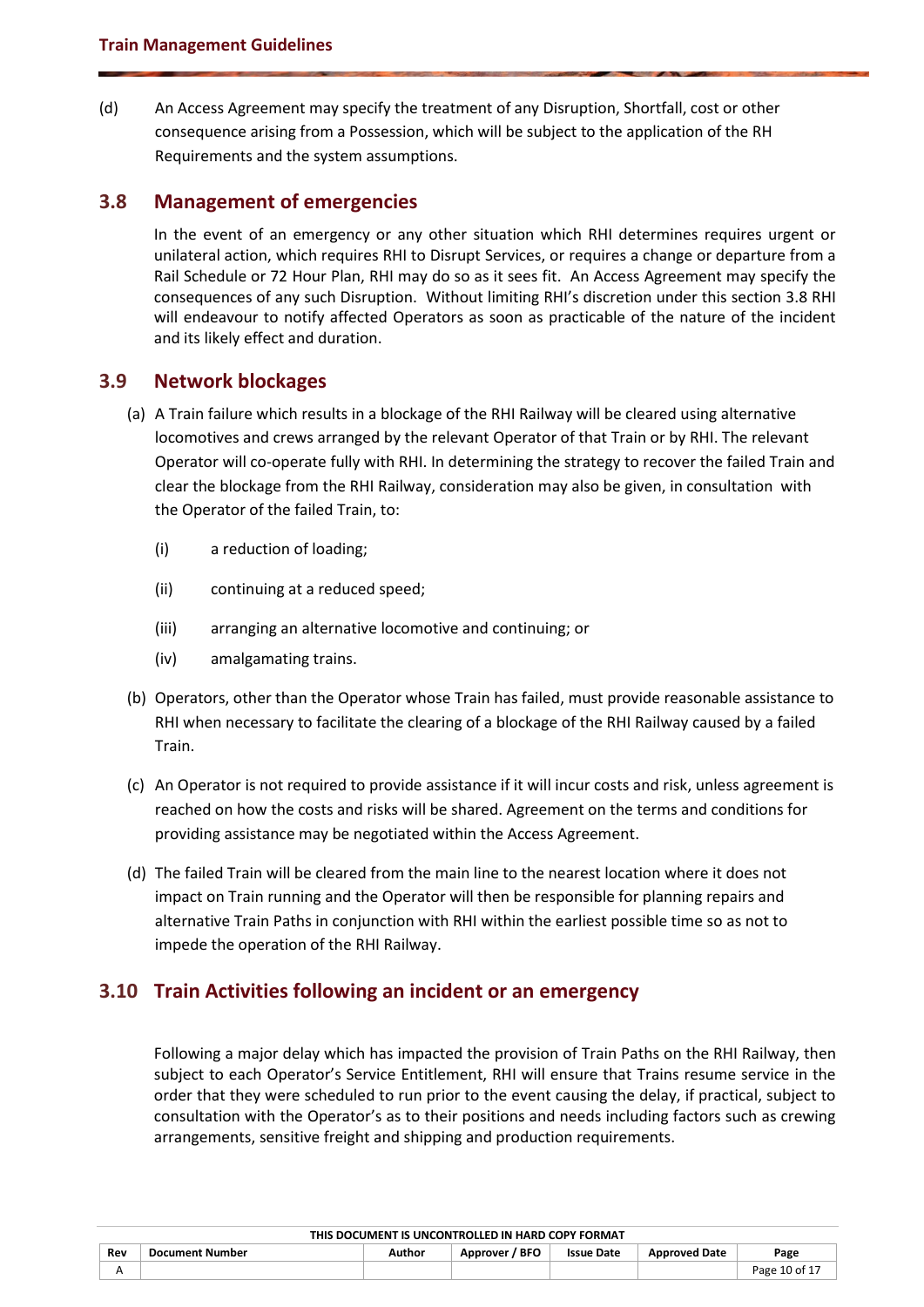## <span id="page-10-0"></span>**3.11 Management of Issues affecting Daily Operations**

- (a) Daily issues (such as the imposition of temporary speed restrictions) will be managed in accordance with:
	- (i) the rules applying to the RHI Railway at that time; and
	- (ii) the relevant Access Agreement.
- (b) RHI will maintain the RHI Railway (but only so far as the RHI Railway is relevant to the Operator's Train Paths) to the highest level consistent with its obligations under Access Agreement or the requirements of RHI under the applicable Rail Safety legislation.
- (c) When required by the condition of the RHI Railway, RHI may give notice of any speed and weight restrictions and the Operators must comply with such a notice.

#### <span id="page-10-1"></span>**3.12 Disputes**

- (a) Any disputes arising in relation to any aspect of these Guidelines will be managed in accordance with the Access Agreement. Part 3 of the Code provides for arbitration of access disputes in certain circumstances in relation to the provisions to be contained in a proposed Access Agreement. These circumstances are set out in section 25 (2) of the Code.
- (b) Once an Access Agreement has been entered into, disputes will be resolved by a three-stage process as follows:
	- (i) First, by negotiation of the dispute between the parties with a seven day time limit and using reasonable endeavours;
	- (ii) Secondly, by mediataion between the Chief Executive Officers of the parties and after 14 days if no agreement is reached by expert mediation; and
	- (iii) Thirdly, by arbitration in accordance with the *Commercial Arbitration Act 1985*.
- (c) If no Access Agreement is yet in place, an Access Seeker seeking access under the Code may seek to have the matter arbitrated as a dispute in accordance with section 26 (1) of the Code.

# <span id="page-10-2"></span>**4. Interpretation**

## <span id="page-10-3"></span>**4.1 Access Agreement and Guidelines interpretation rules apply**

<span id="page-10-4"></span>Unless indicated otherwise references to sections are to sections of these Guidelines.

#### **4.2 Definitions**

In these Guidelines, unless the contrary intention is apparent:

| 72 Hour Plan            | is defined in section Error! Reference source not<br>found.                                                                |
|-------------------------|----------------------------------------------------------------------------------------------------------------------------|
| <b>Access Agreement</b> | means an agreement in writing under the Code<br>between RHI and an entity for access to the RHI<br>Railway by that entity. |

| THIS DOCUMENT IS UNCONTROLLED IN HARD COPY FORMAT |                 |        |                |                   |                      |              |
|---------------------------------------------------|-----------------|--------|----------------|-------------------|----------------------|--------------|
| Rev                                               | Document Number | Author | Approver / BFO | <b>Issue Date</b> | <b>Approved Date</b> | Page         |
|                                                   |                 |        |                |                   |                      | Page 11 of 1 |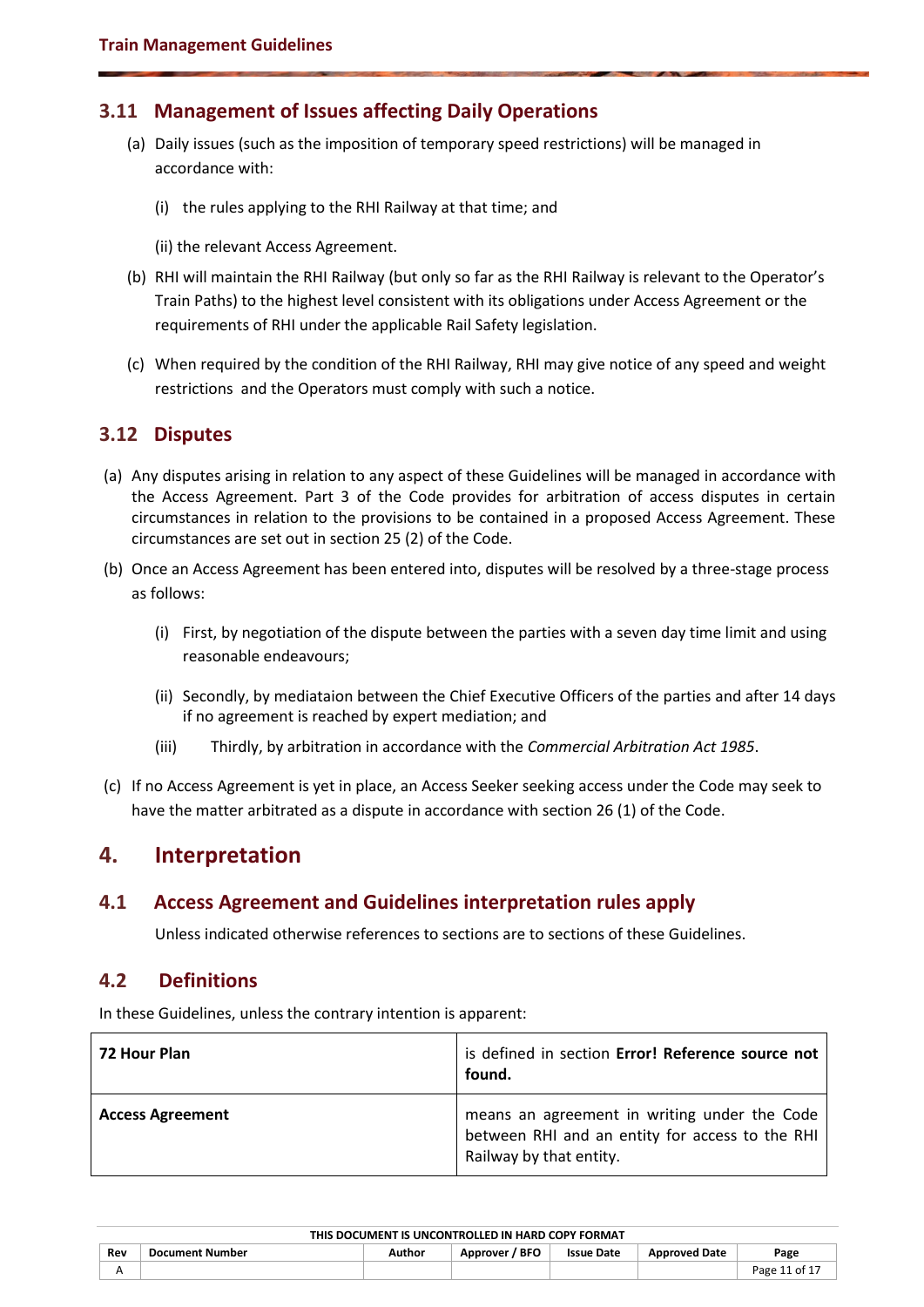| <b>Access Regime</b>        | means a regime under a statute or other law<br>governing the provision of access to Train Paths<br>on the RHI Railway, including under:<br>the Act and the Code; or<br>(a)<br>(b)<br>an Access Undertaking under the<br>Competition and Consumer Act 2010 (Cth).                                                                                                                                                                                                                                                                                                                                                                                                                                                                                                                                                                                                                                      |
|-----------------------------|-------------------------------------------------------------------------------------------------------------------------------------------------------------------------------------------------------------------------------------------------------------------------------------------------------------------------------------------------------------------------------------------------------------------------------------------------------------------------------------------------------------------------------------------------------------------------------------------------------------------------------------------------------------------------------------------------------------------------------------------------------------------------------------------------------------------------------------------------------------------------------------------------------|
| <b>Additional Train</b>     | means a Train which is in addition to the Trains<br>which have been (or will be) scheduled to haul the<br><b>Operator's Contracted Services</b>                                                                                                                                                                                                                                                                                                                                                                                                                                                                                                                                                                                                                                                                                                                                                       |
| Capacity                    | In relation to any Route Section of RHI's railway,<br>means the number of rail operations that can be<br>accommodated on that Route Section during a<br>particular time after providing for RHI's reasonable<br>requirements for the exclusive utilisation of that<br>Route Section for the purposes of performing<br>activities<br>associated<br>with<br>the<br>repair<br>or<br>enhancement of RHI's railway, pursuant to section<br>4 of these Train Management Guidelines.                                                                                                                                                                                                                                                                                                                                                                                                                         |
| <b>Confirmation</b>         | is defined in section 3.5.                                                                                                                                                                                                                                                                                                                                                                                                                                                                                                                                                                                                                                                                                                                                                                                                                                                                            |
| <b>Contested Train Path</b> | is defined in section 2.2(b).                                                                                                                                                                                                                                                                                                                                                                                                                                                                                                                                                                                                                                                                                                                                                                                                                                                                         |
| <b>Contracted Services</b>  | has the meaning given in the Train Path Policy.                                                                                                                                                                                                                                                                                                                                                                                                                                                                                                                                                                                                                                                                                                                                                                                                                                                       |
| <b>Cyclic Traffic</b>       | means traffic whose Service Entitlements are<br>defined in terms of a number of Services within a<br>particular period of time, for example a year,<br>month or week, subject to a range of constraints<br>which may include:<br>(a) specified days of operation and times at<br>the origin and/or destination;<br>(b) specified arrival/departure times at<br>intermediate locations, with an allowable<br>variation around these specified times for<br>the scheduling of the Train Service;<br>(c) maximum time period between Train<br>Services;<br>(d) minimum time period between Train<br>Services;<br>(e) average below rail transit time;<br>(f) the agreed threshold for on-time running<br>of the Train Services;<br>(g) regularity of timetable reviews and the<br>applicable review process; and<br>(h) allowable modifications of timetable eg<br>cancellation or deferral of Services. |

| THIS DOCUMENT IS UNCONTROLLED IN HARD COPY FORMAT |                        |        |                   |                   |                      |                           |
|---------------------------------------------------|------------------------|--------|-------------------|-------------------|----------------------|---------------------------|
| Rev                                               | <b>Document Number</b> | Author | / BFO<br>Approver | <b>Issue Date</b> | <b>Approved Date</b> | Page                      |
|                                                   |                        |        |                   |                   |                      | Page 12 of 1 <sup>-</sup> |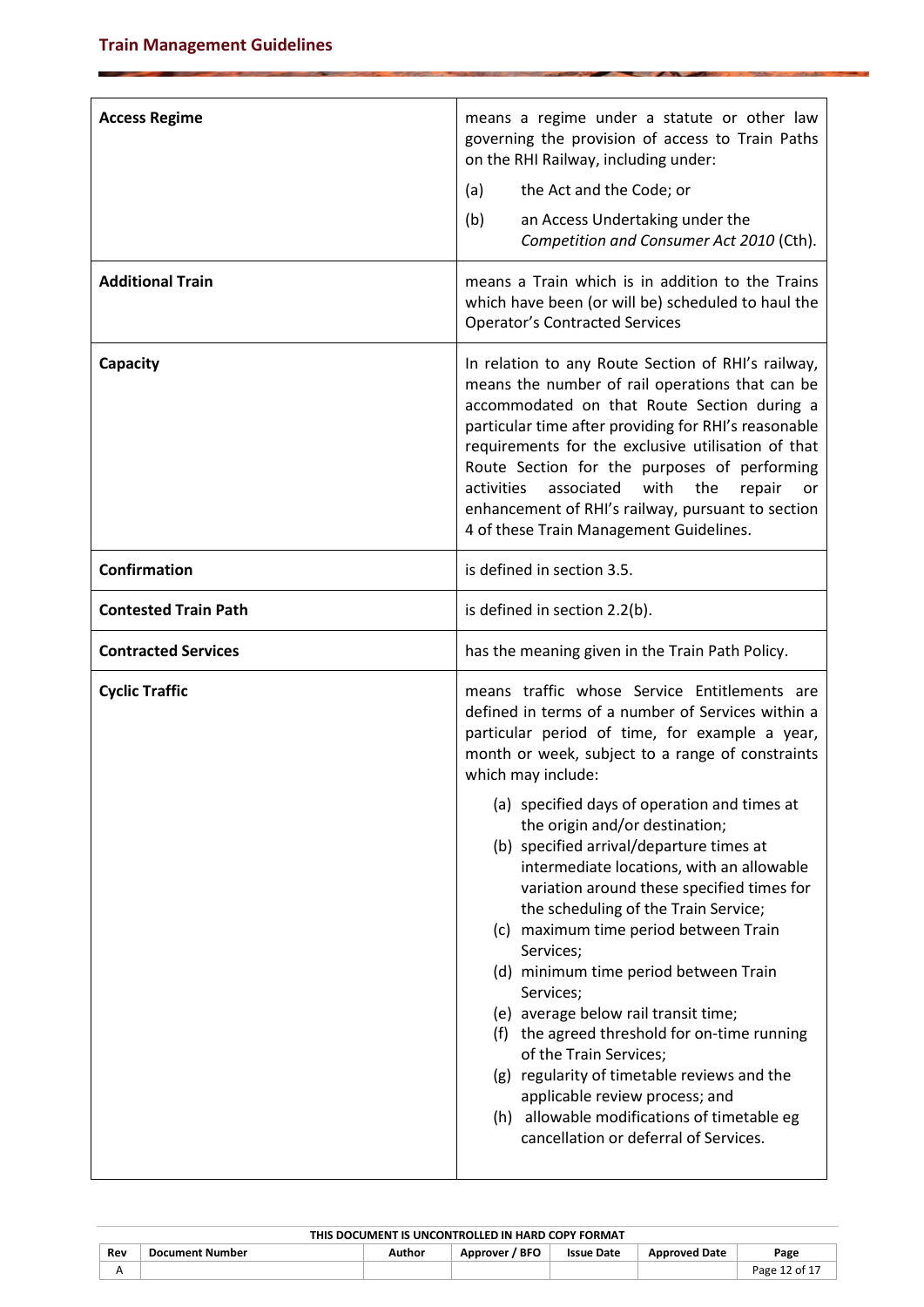| <b>Disruption</b>           |     | means any delay, rescheduling, re-routing or<br>cancellation of a Train and any other delay,<br>suspension, cancellation,<br>interruption<br>or<br>disruption of the provision of a Service and<br>Disrupt has a similar meaning.                                                                                                                    |
|-----------------------------|-----|------------------------------------------------------------------------------------------------------------------------------------------------------------------------------------------------------------------------------------------------------------------------------------------------------------------------------------------------------|
| <b>Emergency Possession</b> |     | means a Possession that is required to rectify a<br>serious fault with the RHI Railway that is<br>considered dangerous to either Operators and/or<br>RHI employees, or where severe speed restrictions<br>have been imposed, affecting the scheduled<br>Services of Operators. An Emergency Possession is<br>not reflected in the Master Train Plan. |
| <b>Force Majeure</b>        |     | means an event or circumstance or combination<br>of events or circumstances not reasonably within<br>the control of a Party and which, by the exercise of<br>due diligence and care consistent with GRIP the<br>Party is not reasonably able to prevent or<br>overcome including (subject to having satisfied the<br>foregoing requirements):        |
|                             | (a) | acts of God, epidemics, cyclones, tidal<br>landslides,<br>lightning,<br>waves,<br>earthquakes, floods, washouts, storms,<br>fire or extreme weather conditions; or                                                                                                                                                                                   |
|                             | (b) | strikes, lockouts, work bans, boycotts,<br>barricades,<br>picketing<br>industrial<br>or<br>disturbances; or                                                                                                                                                                                                                                          |
|                             | (c) | of<br>public<br>enemy,<br>national<br>acts<br>declared<br>emergencies,<br>war<br>or<br>undeclared,<br>terrorism,<br>sabotage,<br>blockade, revolution, riots, insurrections,<br>disturbances,<br>civil<br>radioactive<br>contamination or hostile action; or                                                                                         |
|                             | (d) | explosions, breakages, mechanical and<br>breakdowns,<br>failures<br>electrical<br>of<br>equipment, derailments, collapses of<br>gantries, loaders or conveyors, accident<br>to machinery or lines or pipes; or                                                                                                                                       |
|                             | (e) | actions or inactions by, or orders,<br>rulings,<br>judgments<br>or<br>injunctions,<br>decisions of enforcement actions of any<br>State or Federal court; or                                                                                                                                                                                          |
|                             | (f) | actions or inactions of government or<br>other authorities whether domestic or<br>foreign including denials, refusals or<br>failures<br>grant<br>to<br>or<br>renew,<br>or<br>cancellation<br>or withdrawal of,<br>any<br>applicable Authorisation, expropriation,<br>confiscation, resumption or restraint and                                       |

| THIS DOCUMENT IS UNCONTROLLED IN HARD COPY FORMAT |                        |        |                |                   |                      |               |
|---------------------------------------------------|------------------------|--------|----------------|-------------------|----------------------|---------------|
| Rev                                               | <b>Document Number</b> | Author | Approver / BFO | <b>Issue Date</b> | <b>Approved Date</b> | Page          |
| А                                                 |                        |        |                |                   |                      | Page 13 of 17 |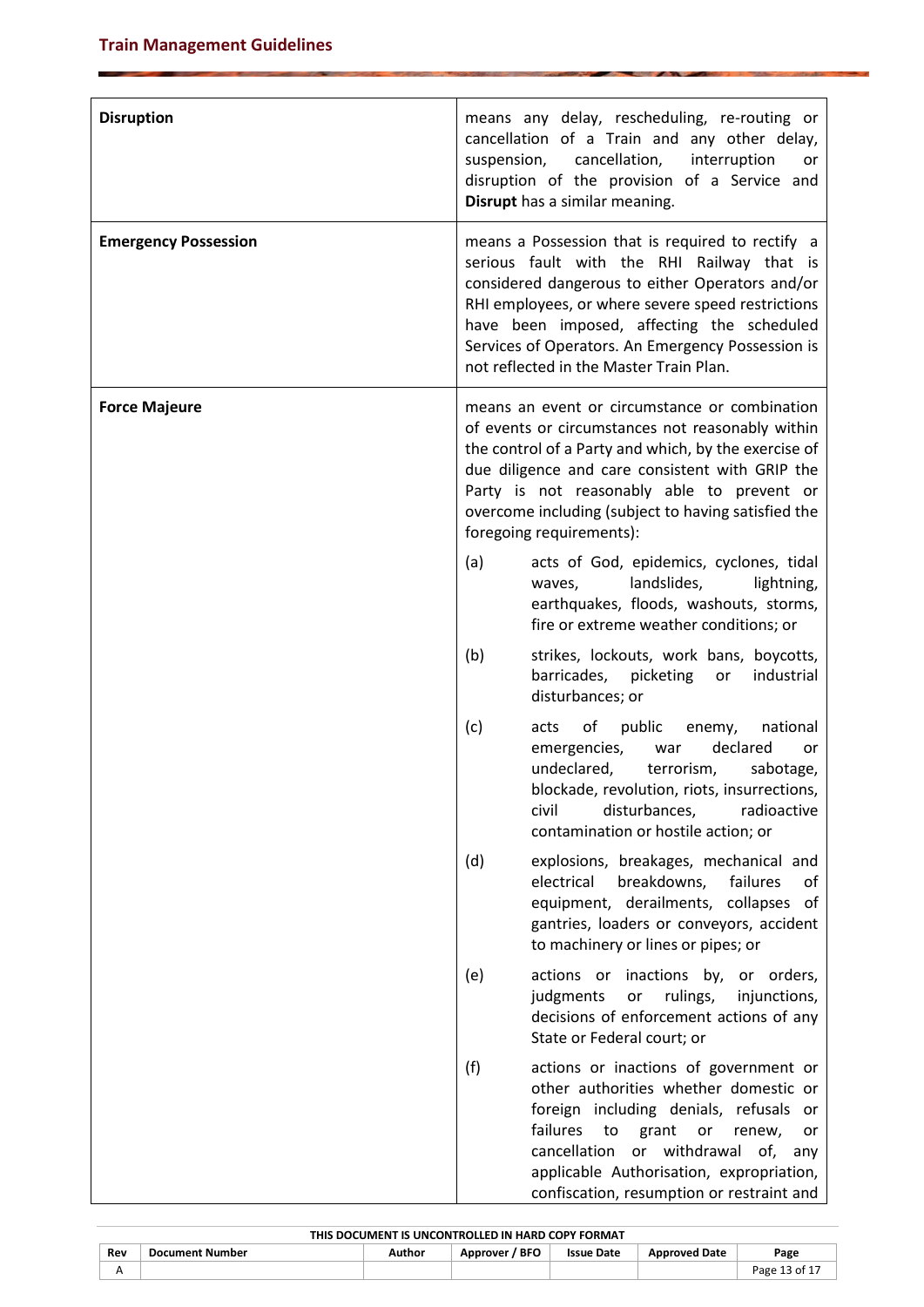|                                            | changes to, or removals or modifications                                                                                                                                                                                                                                                                                                                                                                                                                                                                                                                                                                                                                |
|--------------------------------------------|---------------------------------------------------------------------------------------------------------------------------------------------------------------------------------------------------------------------------------------------------------------------------------------------------------------------------------------------------------------------------------------------------------------------------------------------------------------------------------------------------------------------------------------------------------------------------------------------------------------------------------------------------------|
|                                            | of any exemption from, Laws, rules and<br>regulations; or                                                                                                                                                                                                                                                                                                                                                                                                                                                                                                                                                                                               |
|                                            | (g)<br>denial of access to the RHI Railway by<br>any government agency, railway track<br>closure or blockage; or                                                                                                                                                                                                                                                                                                                                                                                                                                                                                                                                        |
|                                            | (h)<br>a failure or malfunction of any software<br>or goods supplied or used by RHI in<br>providing the Services or any ancillary<br>services under the applicable Access<br>Agreement.                                                                                                                                                                                                                                                                                                                                                                                                                                                                 |
| <b>GRIP or Good Rail Industry Practice</b> | means the exercise of that degree of skill,<br>diligence, prudence and foresight that a skilled<br>and experienced person would reasonably and<br>ordinarily exercise in comparable circumstances, if<br>engaged in providing services in the Australian<br>railways industry for carriage of mineral ore, and<br>complying with its contractual obligations and all<br>applicable<br>authorisations, standards,<br>laws,<br>industry codes and guidelines (including those<br>governing reliability, safety and environmental<br>protection).                                                                                                          |
| <b>Guidelines</b>                          | means these Train Management Guidelines.                                                                                                                                                                                                                                                                                                                                                                                                                                                                                                                                                                                                                |
| <b>Master Train Plan or MTP</b>            | means a document prepared and maintained by<br>RHI that will register:                                                                                                                                                                                                                                                                                                                                                                                                                                                                                                                                                                                  |
|                                            | (a) the Service Entitlements of each Operator<br>on RHI's railway including:<br>for Timetabled Traffic, the Train<br>(i)<br>Paths that are allocated to that<br>traffic;<br>(ii)<br>for Cyclic Traffic, the number of<br>Train Paths that will be allocated<br>to that Operator per quarter or<br>week or each 72 hours in<br>accordance with the Operator's<br>Service Entitlement;<br>(b) the Capacity required to provide each<br>Operator's Service Entitlements; and<br>(c) the periods of time allocated for Planned<br>Possessions.<br>The Master Train Plan provides the basis for<br>preparation of the Weekly and the 72 Hour<br>Train Plans. |
| <b>Operator</b>                            | has the same meaning as in clause 3 of the Code.                                                                                                                                                                                                                                                                                                                                                                                                                                                                                                                                                                                                        |
| <b>Planned Possession</b>                  | means a Possession which is planned and entered<br>into the Master Train Plan.                                                                                                                                                                                                                                                                                                                                                                                                                                                                                                                                                                          |

| THIS DOCUMENT IS UNCONTROLLED IN HARD COPY FORMAT |                        |        |                |                   |                      |               |
|---------------------------------------------------|------------------------|--------|----------------|-------------------|----------------------|---------------|
| Rev                                               | <b>Document Number</b> | Author | Approver / BFO | <b>Issue Date</b> | <b>Approved Date</b> | Page          |
|                                                   |                        |        |                |                   |                      | Page 14 of 17 |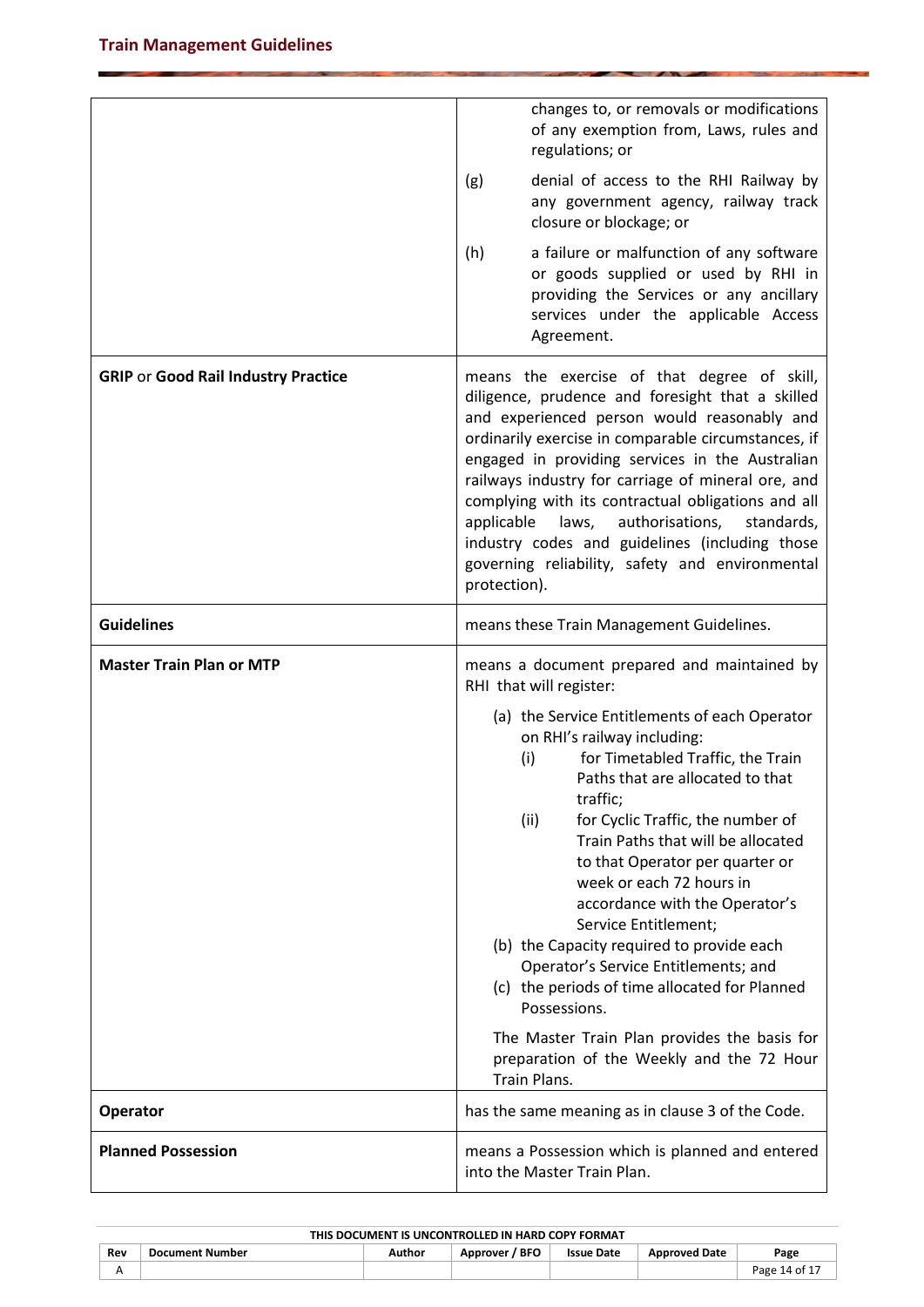| <b>Possession</b>            | means the closure, occupation, use or other<br>removal from service by RHI or its workers of part<br>of the RHI Railway for the purposes of carrying out<br>maintenance, enhancement, or other work on or<br>near the RHI Railway, which does or is reasonably<br>likely to Disrupt or otherwise adversely impact on<br>the provision of Services. |
|------------------------------|----------------------------------------------------------------------------------------------------------------------------------------------------------------------------------------------------------------------------------------------------------------------------------------------------------------------------------------------------|
| Quarter                      | means any period of three consecutive months<br>commencing on 1 July, 1 October, 1 January or 1<br>April.                                                                                                                                                                                                                                          |
| <b>Quarterly Train Plan</b>  | is the plan prepared by RHI pursuant to section<br>2.2(a).                                                                                                                                                                                                                                                                                         |
| <b>Rail Schedule</b>         | means, as applicable, the Master Train Plan, the<br>Quarterly Train Plan, the Weekly Train Plan or the<br>72 Hour Plan.                                                                                                                                                                                                                            |
| <b>Railway Agreement Act</b> | means the Railway (Roy Hill Infrastructure Pty Ltd)<br>Agreement Act 2010 (WA).                                                                                                                                                                                                                                                                    |
| <b>Ready</b>                 | has the meaning given in section 3.5.                                                                                                                                                                                                                                                                                                              |
| <b>Remedial Period</b>       | is defined in section 3.3(b).                                                                                                                                                                                                                                                                                                                      |
| <b>RHI Railway</b>           | means the railway constructed pursuant to the<br>Railway Agreement Act excluding railway<br>infrastructure which is not covered under the<br>definition in section 3 of the Railways (Access) Act<br>1998.                                                                                                                                         |
| <b>Rolling Stock</b>         | means a locomotive, carriage, wagon or other<br>vehicle for use on a railway.                                                                                                                                                                                                                                                                      |
| <b>Route Section</b>         | means the sections of the RHI Railway into which<br>the railway is divided for management and costing<br>purposes.                                                                                                                                                                                                                                 |
| <b>Scheduled Train</b>       | is defined in section $2.2(c)$ .                                                                                                                                                                                                                                                                                                                   |
| <b>Service Schedule</b>      | means the schedule for the operation of Trains<br>established from time to time by RHI.                                                                                                                                                                                                                                                            |
| <b>Service</b>               | means a train run by the Operator using RHI's<br>Railway by which the Operator provides railway<br>freight services.                                                                                                                                                                                                                               |
| <b>Service Entitlement</b>   | means an Operator's entitlement under an Access<br>Agreement to operate Cyclic Traffic or Timetabled<br>Traffic services in accordance with the Train Path<br>Service Entitlements to operate Cyclic<br>Policy.<br>Traffic will consist of a number of services within a<br>particular period of time, as specified in the Access                  |

| THIS DOCUMENT IS UNCONTROLLED IN HARD COPY FORMAT |                        |        |                |                   |                      |               |
|---------------------------------------------------|------------------------|--------|----------------|-------------------|----------------------|---------------|
| Rev                                               | <b>Document Number</b> | Author | Approver / BFO | <b>Issue Date</b> | <b>Approved Date</b> | Page          |
| A                                                 |                        |        |                |                   |                      | Page 15 of 17 |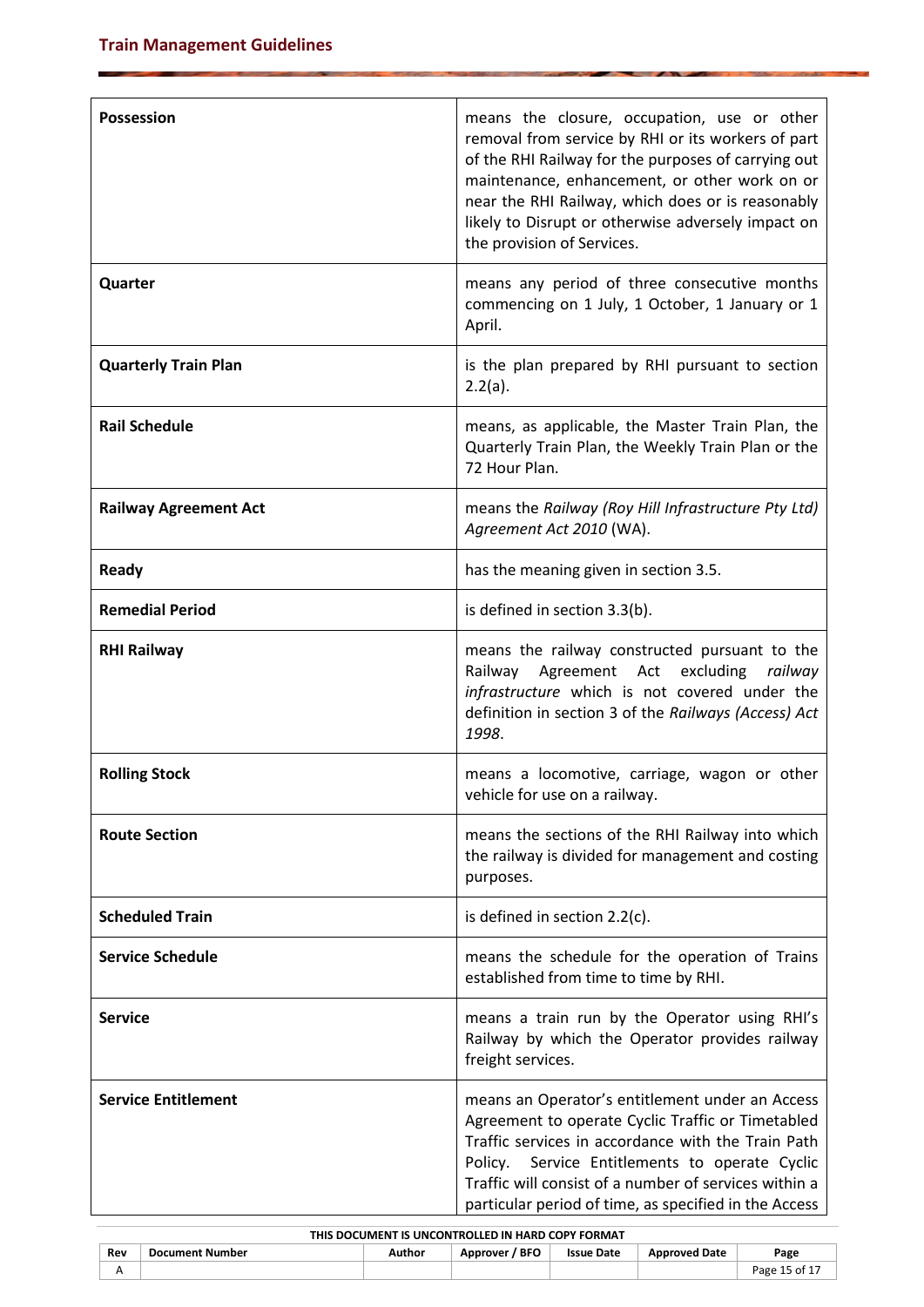|                           | Agreement and will be defined in terms of arrival<br>and departure times in accordance with the<br>Weekly Train Plan and the 72 Hour Plan. Service<br>Entitlements to operate Timetabled Traffic will<br>consist of specified arrival and departure times on<br>a particular day and/or week during a year, as<br>specified in the Access Agreement and will be<br>included in the Weekly Train Plan and the 72 Hour<br>Plan.<br>Service<br>Entitlement<br>A<br>may<br>specify<br>constraints or operational requirements to be<br>observed by the Operator. |  |
|---------------------------|--------------------------------------------------------------------------------------------------------------------------------------------------------------------------------------------------------------------------------------------------------------------------------------------------------------------------------------------------------------------------------------------------------------------------------------------------------------------------------------------------------------------------------------------------------------|--|
| <b>Shortfall</b>          | has the meaning given in section 3.3(a).                                                                                                                                                                                                                                                                                                                                                                                                                                                                                                                     |  |
| <b>Timetabled Traffic</b> | means traffic whose Service Entitlements are<br>defined in terms of specified Train Paths, including<br>arrival and departure times, on a particular day<br>and/or week during a year, for the duration of the<br>Access Agreement, subject to a range of<br>constraints which may include:<br>(a) the agreed threshold of on-time running                                                                                                                                                                                                                   |  |
|                           | of Train Services;<br>(b) regularity of timetable reviews and the<br>applicable review process; and<br>(c) allowable modificatioons of timetable eg<br>cancellation or deferral of services.                                                                                                                                                                                                                                                                                                                                                                 |  |
| <b>Train</b>              | means one or more units of Rolling Stock coupled<br>together, at least one of which is a locomotive or<br>other self propelled unit.                                                                                                                                                                                                                                                                                                                                                                                                                         |  |
| <b>Train Control</b>      | means the control of trains by RHI or its agents on<br>the RHI railway.                                                                                                                                                                                                                                                                                                                                                                                                                                                                                      |  |
| <b>Train Controller</b>   | means a person or agent appointed by RHI to carry<br>out the function of Train Control.                                                                                                                                                                                                                                                                                                                                                                                                                                                                      |  |
| <b>Train Manifest</b>     | means a written notice (including, if agreed, in<br>electronic form) prepared by the Operator in<br>realtion to a Service and containing the following<br>details in relation to that Service:                                                                                                                                                                                                                                                                                                                                                               |  |
|                           | (a) the designated Train number for the<br>Service and its origin and destination;<br>(b) the date the Service will commence its<br>operation on the RHI Railway;<br>(c) the identification number of the<br>locomotive or locomotives athat will<br>operate the service in the order in which<br>they will form the Train;<br>(d) the number of vehicles in the Train;<br>(e) the gross mass of the Train;<br>(f) the length of the Train;<br>(g) for each vehicle in the Train in the order in                                                             |  |

| THIS DOCUMENT IS UNCONTROLLED IN HARD COPY FORMAT |                        |        |                |                   |                      |               |  |  |  |
|---------------------------------------------------|------------------------|--------|----------------|-------------------|----------------------|---------------|--|--|--|
| Rev                                               | <b>Document Number</b> | Author | Approver / BFO | <b>Issue Date</b> | <b>Approved Date</b> | Page          |  |  |  |
| ∼                                                 |                        |        |                |                   |                      | Page 16 of 17 |  |  |  |